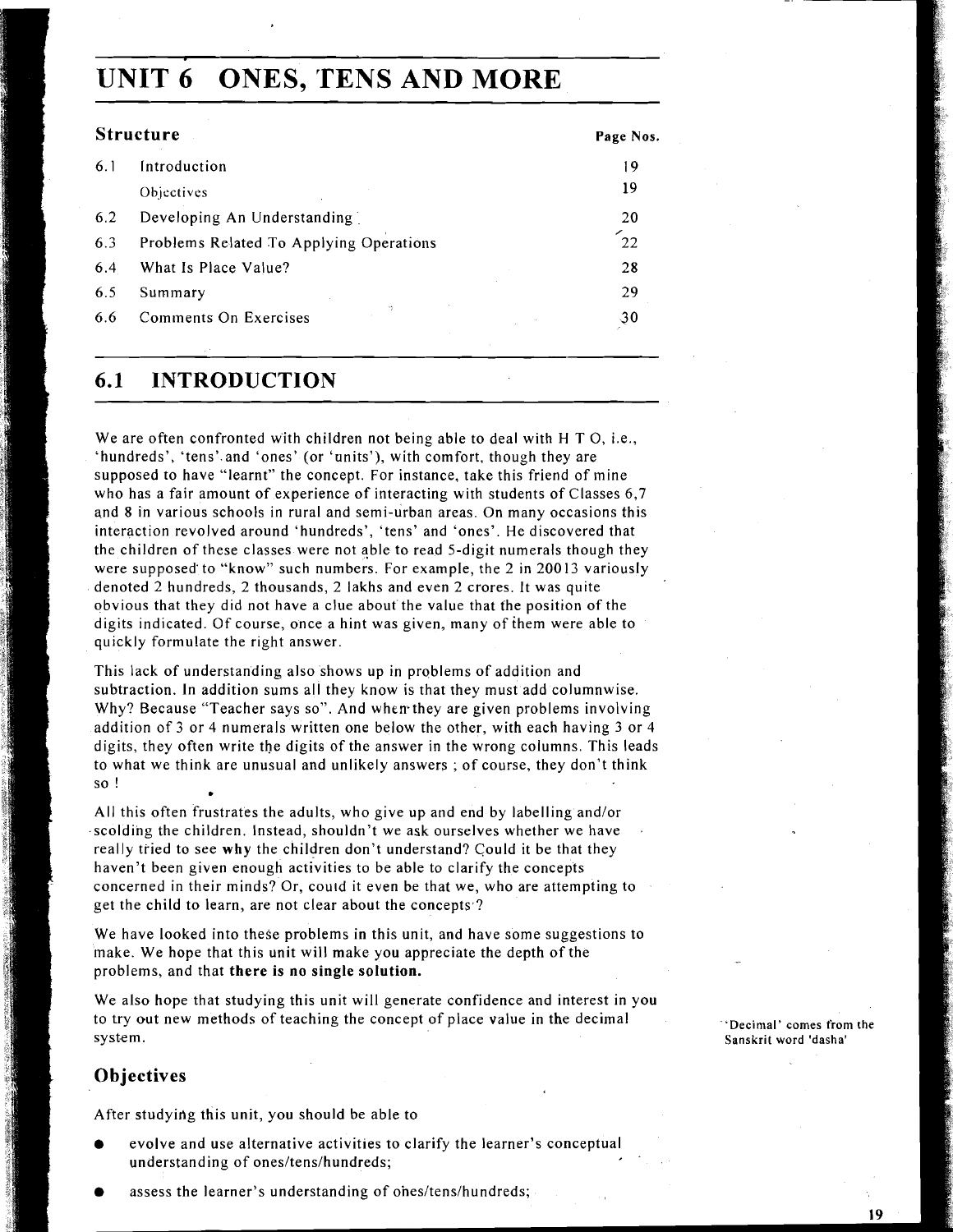**A numeral is the written symbol that represents a numher. For example, 25 and XXV are numerals representing the same number concept.** 

differentiate between 'place value' and the system of ones/tens/.....

Let us now consider the issues in this unit one by one.

## **6.2 DEVE.LOPING AN UNDERSTANDING**

The other day I was showing the children's book '203 Cats' to my 7-year-old niece. She had recently learnt how to write large numerals in her school. She, very confidently , looked at the title and read 'Twenty-three Cats'. I asked her to look at the title again and read it to me. She again read 203 as twenty-three. Then I wrote 2 13 on a piece of paper, and asked her to read this. She read it correctly as two hundred and thirteen. Sq, why couldn't she read 203 properly? Where did the problem lie ? Could it be that she had never thought about the importance of the position of a digit in a numeral ? Or could it be a problem related to her understanding of zero ?

To answer these questions, at least partially, maybe we should go back a bit in time, and see how my niece's teacher had taught her to read and write numerals.

**Example 1:** In Class 1, the teacher had written down the digits 0,1,...,9 on the board. Then she made all the children recite the corresponding number names. Finally, she made them write the numerals in theirhome-work book, several times.

Some months later the teacher started teaching them how to represent twodigit numbers in the following way. She first reminded them of the one-digit numbers. Then she turned to the blackboard and wrote down

I



 $\sqrt{2}$ **19** 

The children dutifully copied down what she'd written. Then she said the number names loudly one by one, while pointing to the corresponding numerals. Finally, she made the children write each of them down five times, saying, "Remember 1 with 0 is ten, 1 with 1 is eleven,..., 1 with 9 is nineteen."

After some more practice, the teacher was satisfied that the children **knew** the numerals from 1 to 100. A year later, in the same way they were taught how to represent the numbers from 101 to 1000. And the Class 2 teacher told them **152** that, if she asked them to write any numeral, say hundred and fifty-two, they must first write H T **0** in their books (as in Fig.1). She explained that H, T and **Fig. 1** 0 represent hundreds, tens and ones. Since hundred and fifty-two has one hundred, five tens and two ones, the children should write it by putting 1 under **H,** 5 under T and 2 under 0.

> The teacher, then, gave them a lot of drill in writing two-and three-digit numerals.

Finally, she told the children what the place and place value of the digits in a numeral are. She did this by giving them a few examples on the board. (For example, the place values of 4, 2 and 7 in 427 are  $4 \times 100$ ,  $2 \times 10$  and  $7 \times 1$ , respectively.)

Then she gave them questions of the following kind as homework: how many tens are there in 251?

**HTO**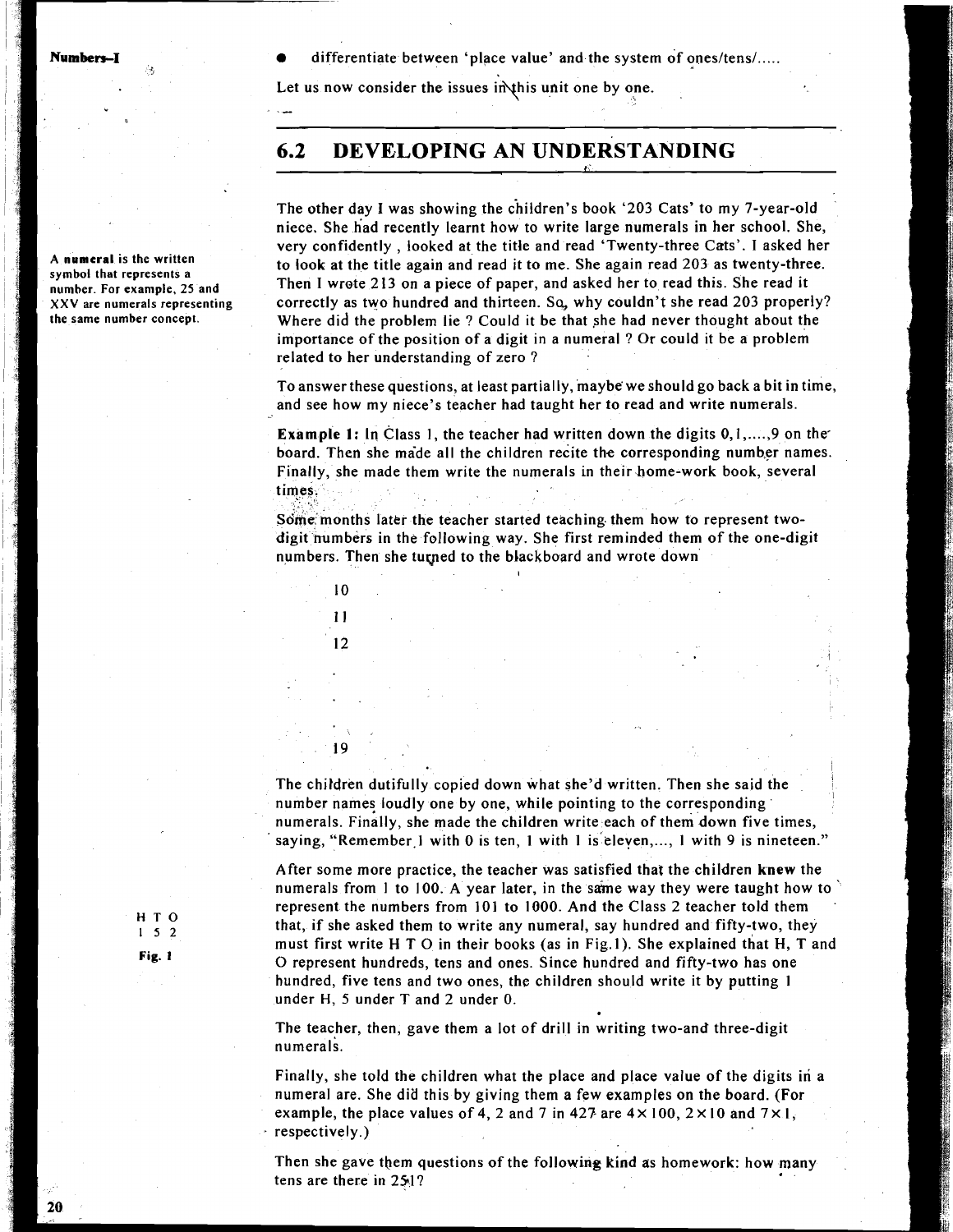#### Most students' answer to this question was 5. One said 25. . + Ones, Tens and **Mor**

 $\overline{?}$ Why do you think these different answers came forth ?

Many of us tend to teach the concepts involved in **<sup>H</sup>**T 0 in a mechanical fashion. So, children who have been taught in this way would say that there are 5 tens in 251. We need to go further, using concrete activities, to remind them that after all, 1 hundred is I0 tens, etc. Only then could we lead them towards realising that there are 25 tens in 251.

You may like to try an exercise now.

El) A child who has been taught in the manner given above, when asked to read 203, reads it as twenty-three. What kind of activities would you suggest that she do so that she realises her error ?

Coming back to the present, I thought I would try to explain the numeral system to my niece the way a friend of mine did to his children. What I did was the following.

Example 2 : I gave my niece a whole heap of beads and showed her how to divide it up into sets of 10 beads each. Then I showed her how she could lay out each set of I0 beads in a line, and call it a string. After she had made some strings, I told her that with 10 strings she could make a necklace.

She started making strings and necklaces with the beads, and slowly tried to form a relationship between a necklace and a string in her mind. After a bit, I asked her how many strings she would exchange for a necklace. She thought for a moment and said, "10."

Then I asked her how many necklaces she could make from 107 beads. She thought for a while, and then said, "10 strings, and 7 beads will be left." I **tens and** *ques***.** asked, "How many necklaces does that make?" To help her answer this, I asked her to actually take 107 beads and try and make as many necklaces as possible, given the fact that a necklace meant 10 strings and each string meant 10 beads. She took the beads and ended up getting one necklace and 7 beads.

Next, I asked her how she would write that. The two of us worked out a system in which we wrote  $N S B$  — the number of necklaces was to be written below N, the number of strings below S and the number of beads below B. Under N she wrote **1** and under B she wrote 7. I asked her, "What about the number of strings?", to which she said, "There are no strings." So I asked her how she would show that. She thought for a moment, and then wrote 0 below S.

(Note : Children may tend to ignore writing 0 in a numeral, because they think that it denotes 'nothing', and hence it need not be written. )

Then 1 wrote H T 0 above N S B, and asked her if she agreed with that. She thought for a bit, and then said that she did because  $100$  beads was one. necklace and 10 beads was one string. "Fine ! Now, how much is 325?" I asked her. She promptly replied "3 necklaces, 2 strings, 5 beads." "How many beads. does that make?" "Three hundred and twenty-five," she said.

After some more of such questions we played the following game. I gave her 3 digits. She was supposed to,use them to make as many numerals as she could, and arrange them in decreasing order. Once 1 felt that my niece was enjoying the game, I extended it to 4 digits. And she made all possible numerals with them, including those like **0129** with 0, 1,2 and 9. 1 felt that it was very important to have her practise these ideas for a reasonable time and in a leisurely manner, without pressure. And this was a good opportunity for her to do so.

**Fig.2: Learning to count by**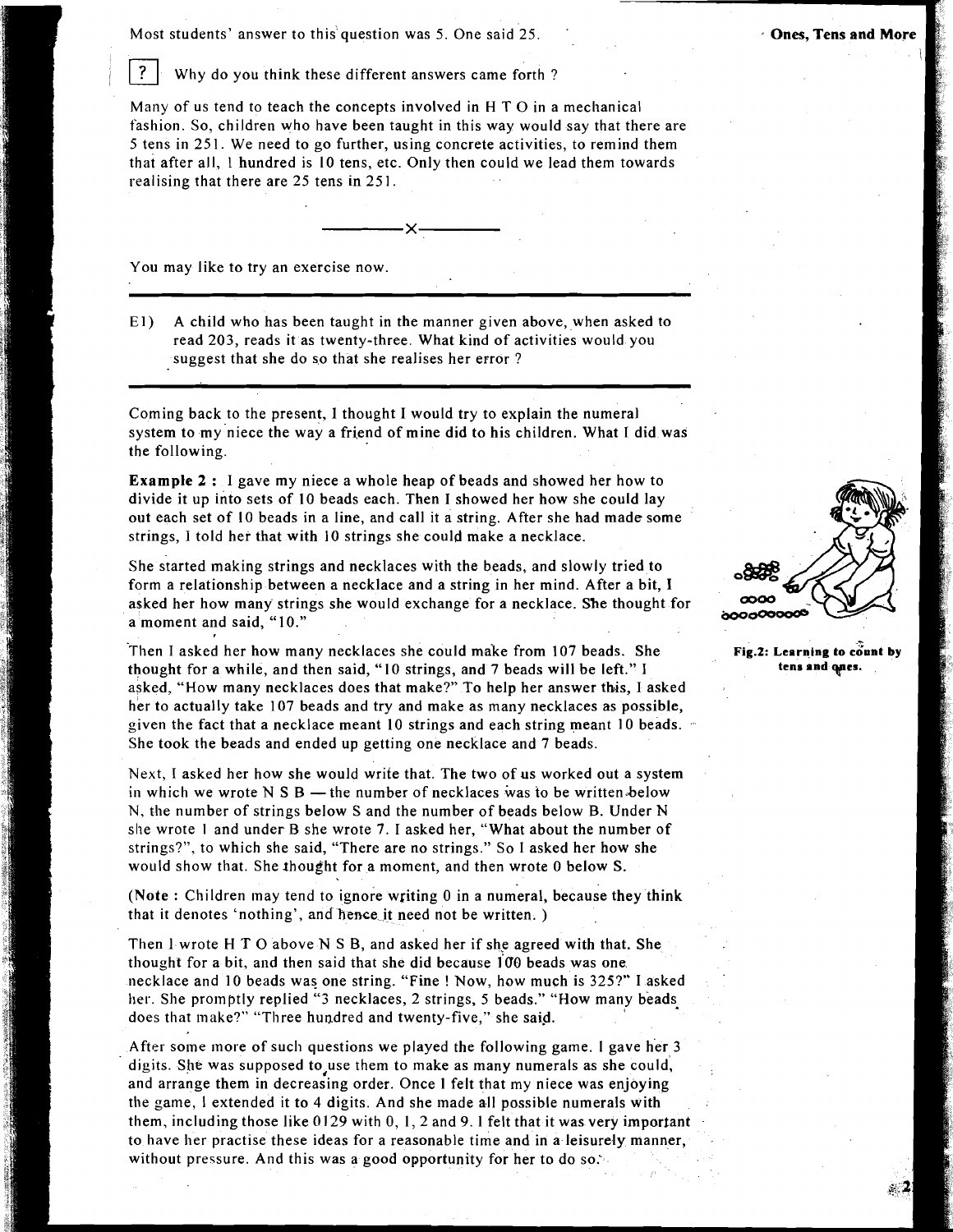$Numbers-I$ 

**A child needs to return to** a **concept again and again. to be**  able to understand it thoroughly. However, it is necessary to go over the concept with the learner again and again. This is because, even though a child may be able to do the activity at a particular point of time, there can be no guarantee that she would be able to repeat it later. Therefore, I repeated this activity, and some other activity for the same purpose, with her a week or 10 daysilater. In the mean time 1 gave her several exercises for practising the use of H T 0.

Now for some related exercises !

- E2) What are the strengths and shortcomings of the methods of teaching H T 0 in Examples 1 and 2?
- **E3)** a) Think of another activity for getting children to practise H T 0, especially one that deals with a context consisting of 0 as one or more digits.
	- b) Compare your activity with the activity done by me. Which is better, and why ?
- E4) Suggest a group activity to help a class of 50 children learn the use of H T 0 in contexts where one of the digits is zero.

So far we have considered different ways of helping children understand the decimal system of representation. What is important for us to remember is that the concept of place value is usually understood **by** children only at a later stage. This understanding builds up as they become better at applying the arithmetic operations. We also need to recognise the fact that this understanding is not explicit, and an explicit understanding is not even necessary. We will discuss this some more in the next section, as well as in Units 7 and 8.

## **6.3 PROBLEMS RELATED TO APPLYING OPERATIONS**

sohe of us were testing Class 4 children with addition and subtraction problems. We gave them sums that were written horizontally and those that were written vertically. Some of the addition sums involved carry-over, and some of the subtraction sums involved borrowing.

When we looked at the answer sheets of the children, we had strange observations. About the children who had produced correct answers for all the questions, we couldn't learn much. About those who, had done everything or nearly everything wrong, we could only conclude that they needed to re-learn addition and subtraction using concrete materials. From the answer sheets of those who had made mistakes in some of the questions, we could learn quite a lot.

\*

It is difficult to produce the individual answers and the insights that they were providing. But, let's look at some broad patterns that we found, which are similar to those that others have observed. These are :

- i) The number of questions correctly solved was proportionately much larger where they were written vertically rather than where they were written horizontally.
- ii) The questions that did not involve carry-over or borrowing had a much larger percentage of success for the children.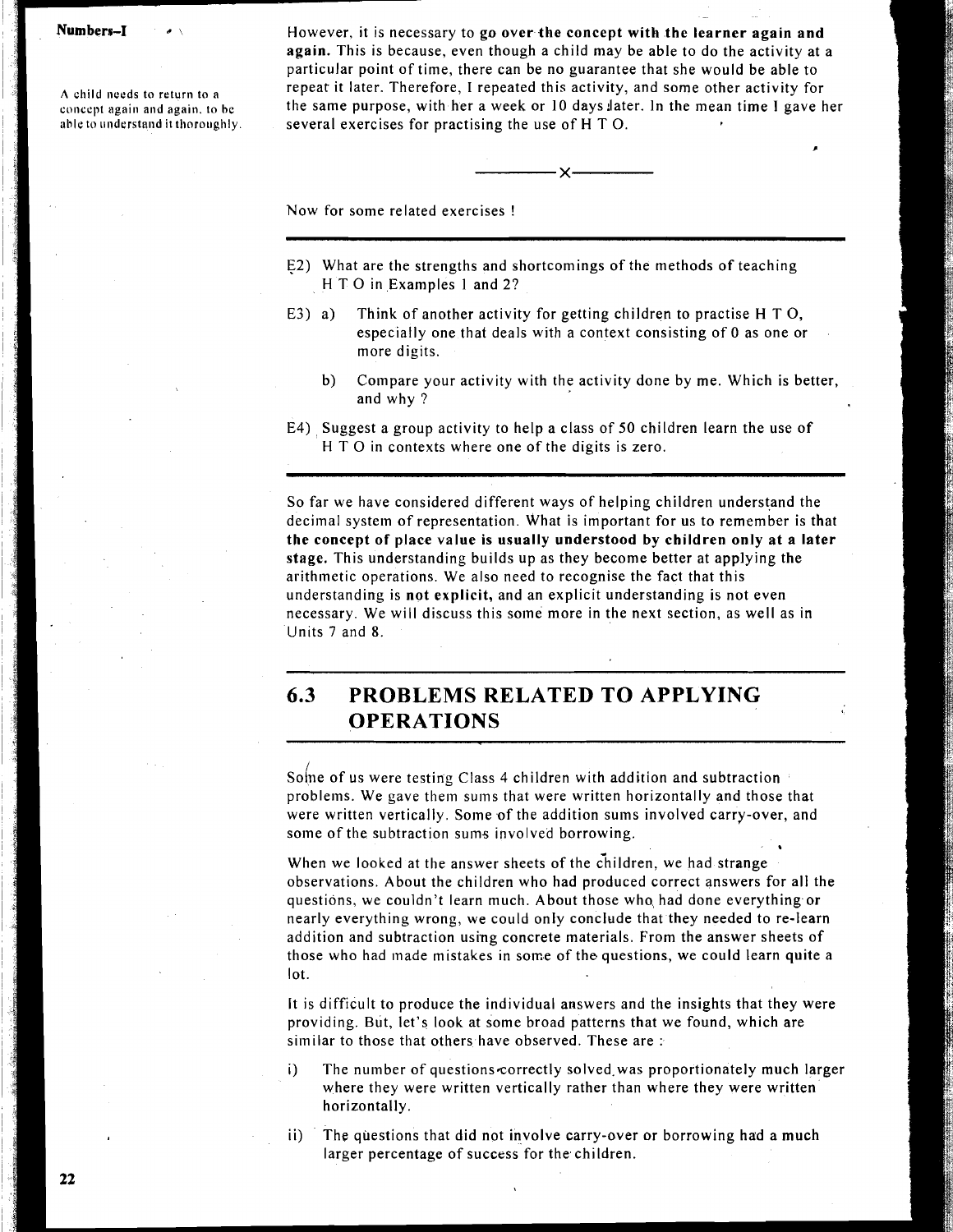**I** 

iii) Some children, while writing down problems or copying them from the **Ones, Tens and More** board, shifted the places of the digits. As a result, they got unusually high answers. They were, however, completely unperturbed by this since the answers didn't seem strange to them. Therefore, the wrong answers had not got them to reflect on their method of solving the sum.

You may like to add to these observations after doing the following exercise.

- E5) Set a question paper of addition and subtraction problems involving twodigit numerals, for children of Class 4 or 5 around you. Some should be written horizontally and some vertically. Ensure that the children don't talk to each other or copy from each others books.
	- a) Analyse the answers according to the observations mentioned above. You may like to add to those observations.
	- b) Look carefully at the answer sheets of children who have made mistakes. Do you see a pattern in these mistakes ?
	- c) Talk to the children to find out how many,of the mistakes are related to lack of confidence in their grasp of H T 0.

Let us now look into a problem faced by little Mukesh, who likes mathematics.

Example 3 : Mukesh was doing his homework on vertical addition, and had to compute :

| 53    | and | 68    |
|-------|-----|-------|
| $+34$ |     | $+45$ |
|       |     |       |

He did the first one easily, just the way his teacher had taught him. He first added 3 and 4,.and wrote 7 beneath 4. Then he added 5 and 3, and wrote 8 beneath 3.

The next sum was also manageable. While doing it he could be heard mumbling to himself, "8 + 5 = 9, 10, 11, 12, 13. So I write 13 here **(below** 5). Then **6** + 4 is 7, 8, 9, I0 and so 1 write 10 **(below** 4)." He was satisfied with his answer, 1013. But, next day, his teacher wasn't !

His teacher tried to quickly repeat the method she had given the class on the previous day, namely, in 68+45, since 8+5 is 13, write 3 below 5, and write 1 on the right of the problem [see Fig. 3(a)]. Then,  $6 + 4$  is 10, plus the 1 on the side is 11 [see Fig. 3(b)], so write 11 below 4. So the answer is 113.



Quite a few of Mukesh's classmates had made a mistake in the sum. The teacher thought it was just a matter of piactice. So she gave them more exercises to do over a period of time. And then she moved on to discussing other concepts. Some students managed to cope with what she was teaching, and some fell by the wayside.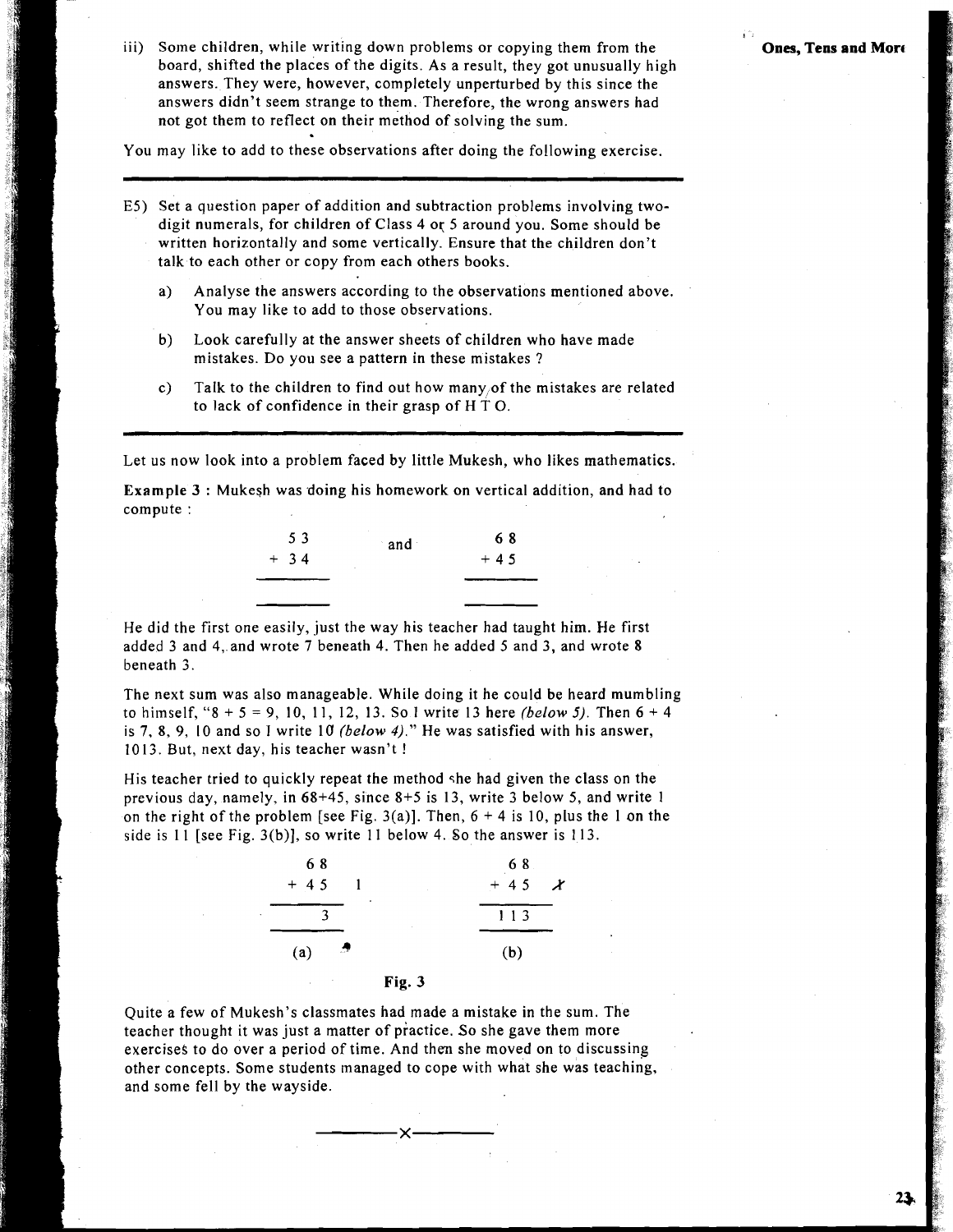The following exercise is about the situation given above.

E6) According to you, what are the reasons for Mukesh's, and the other children's, inability to solve the sums correctly?

If you look closely at the children's problem in Example 3, you may feel that they faced it because of their poor understanding of what the ones/tens/ hundreds places denote. My neighbour's child, who is in Class 3, also seemed to have the same problem. I tried a method with her, which **1** shall share with you now..

**Example** <sup>4</sup>: I had just come back from a very interesting talk arranged by a Mathematics Centre, it was aimed at parents of primary school-going children. They had talked about, and demonstrated, various methods for enhancing the understanding of place value. I thought of trying out what was discussed and 7 year-old Radha, my neighbour's daughter, gave me an opportunity to do so.

She wanted me to help her with some sums. I asked her if she was willing to do it my way, which she agreed to, with some hesitation. So I asked her to help me add 15, *25* and 10. She said, "Let me write it down." Then she proceeded to do it as in Fig. 4. 1 asked her to tell me how she got that answer. She said "First I added the numbers in the ones place,  $5 + 0 + 5 = 10$ , and wrote it down. Then 1 added the numbers in the tens column, which is 4. So the answer is 410."

I didn't make any negative comments, but **1** did the following activity with her. I gave her a heap of matchsticks, and asked her to make some bundles of ten matchsticks each from the heap. Then I asked her to give me 5 matchsticks, which she did. When I asked her for 10 sticks, she counted them out and gave them to me. Gradually she was able to understand that giving one bundle meant giving 10 sticks, and that whenever we have 10 sticks we could made a bundle with them. Soon, for any number asked, she gave the required number of sticks and bundles :



I asked her, "How much do you get when you add up all these bundles and sticks ?" She counted all her bundles and sticks, and said, "45".

Next, I asked her to give me 35 sticks. She gave me 3 bundles and 5 sticks. Then I asked her to give me 60 sticks. She pondered for a moment, and then gave me six bundles.

Then I asked her to play a game with me. I also called her older sister, and Mukesh. We sat down in a ring after collecting a lot of stones, a dice, about 20 cards and 10 coloured beads. **I** said each of us would have a piece of paper on which we would keep a record of how the game proceeds. The record consisted of 3 columns : one for the stones, one for the cards and one for the beads.

The game is played as follows :

Each player throws the dice **by** turn, and picks up as many stones from the

 $15<sub>1</sub>$  $\overline{0}$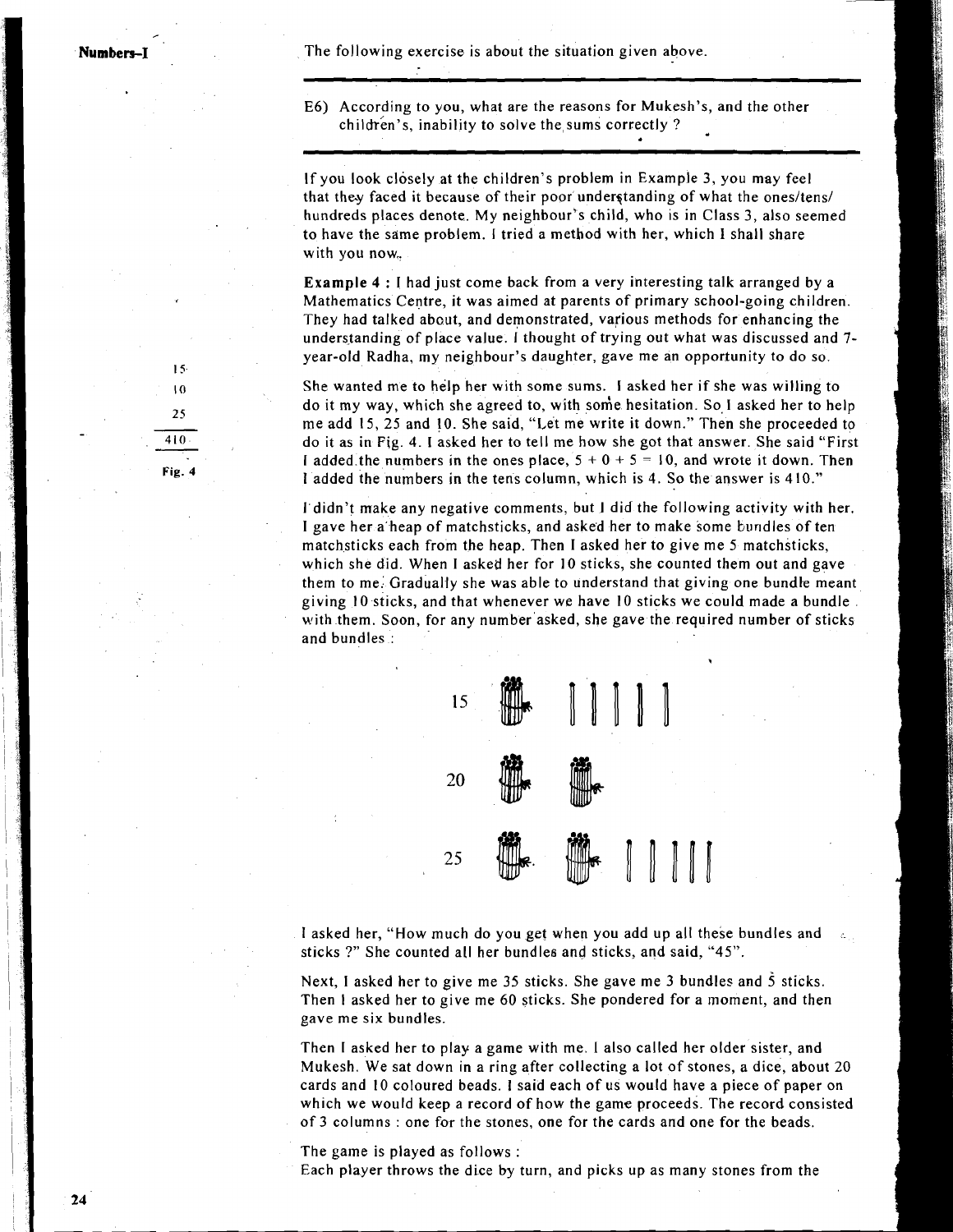ground as the number shown on the dice. Then the person writes down the number of stones in the stones column: When her turn comes round again, she throws the dice and picks up as many stones as the number that the dice shows this time. Jf the number of stones with her becomes more than 10, she has to put 10 stones back into the main pile and pick up one card instead. Whenever that happens the person should alter her record, to write the number of cards and stones available with her now. Whosoever gets 5 cards first wins the game.

All of us enjoyed the game. After we had played it 3 or 4 times, and everybody except me had managed to win, I proposed that we extend the game.

In the extended game, we could collect 10 or more cards. And anyone getting 10 cards, would have to put all of them in the middle and pick up a bead instead. Whoever got 3 beads first would win.

This game became very long drawn out, and nobody seemed to be winning. Suddenly Mukesh said, "It will take a lot of time because each bead needs 10 cards and each card needs 10 stones. That means each bead needs 100 stones." **I**  said, "Well we could play this game with two dice together and decide the winner." When we played with two dice the elder sister and I had to often help the youngsters fill up their chart. And soon, they tired of it.

The following exercises may help you to look more closely at the activities done above.

- E7) Why did the two dice game become more difficult?
- E8) Do you find the activities in Example 4 helpful as a means of understanding ones, tens and their relationship? If so, in what way? If not, write down an activity, different from the ones given in this unit so far, which would help children understand ones/ tens/hundreds.

What is the **underlying principle** involved in the activities given in Example 4? Is it not the principle of exchange ? That is, the principle that 'one of these is ten of those', and so on, as we move leftwards from one place to the next in a numeral ? As you have seen, a **child needs to thoroughly understand this principle to be able to handle the four arithmetic operations, correctly and easily.** In fact, we can gauge whether a child has understood the idea by the ease with which she can handle the hundreds/tens/ones in the following cases of mental arithmetic.

- i) Mentally adding 1, 10 or I00 (or its multiples) to any given number, especially examples containing the digit 9 (for example,  $93 + 10$ ).
- ii) Mentally subtracting 1, 10 or 100 (or its multiples) from any given number, especially examples containing the digit  $0$  (for example,  $804 - 10$ ).

Here, is an example of a mental activity which might help children to get used to mental addition or subtraction. This activity can be done by a large'number of children, divided into 3 or 4 groups, or by a single child.

On a blackboard write headings like the following :

SUBTRACT 1 ADD 2 SUBTRACT 100 ADD 20

Then, below each of them one can write down some numerals, and ask the different groups of children to continue the rest of the column. For example, you could write 404, 184, 901, and 150 below each of the above headings. Then the groups can give you the answers to  $404 - 1$ ,  $184 + 2$ ,  $901 - 100$ ,  $150 + 20$ . The group that answers correctly first can get a-point. The game can continue in this way.

**Fig. 5** : **One card equals ten stones.** 

**We'll also discuss this in Units 7 and 8** 

**Ones, Tens and More** 

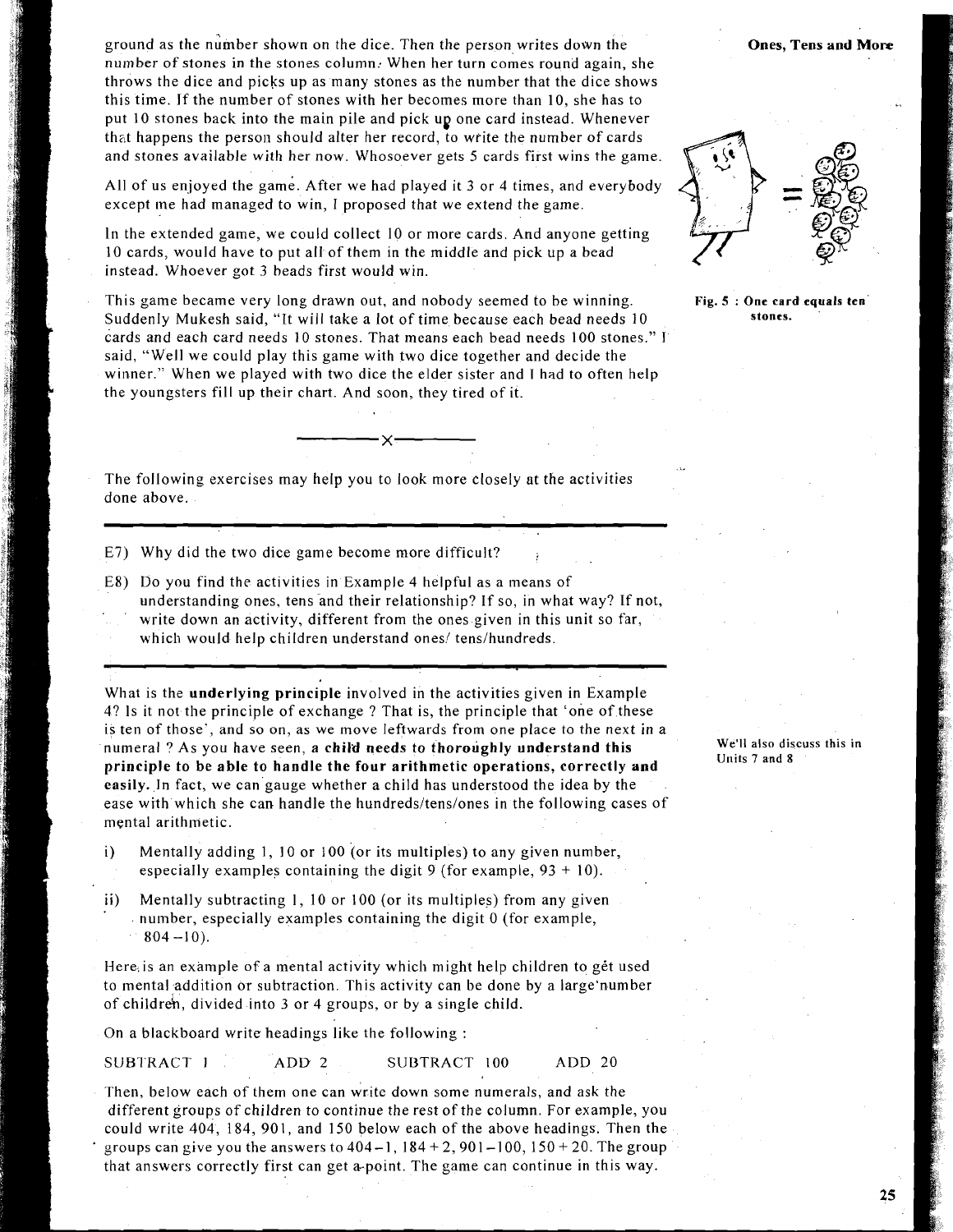**mbers** 

..

Similarly, if the children are working individually, you can give  $\mathbf{\hat{e}}$  ach child a worksheet with these kind of headings. They could be asked to fill 8 steps, say, in each column in the sheet in a stipulated time, by performing mental operations. So, for example, if the calumn headed 'Subtract 100' starts with 801, a child would finish up writing : 801, 701, 601, 501,......1.

This activity can be adapted to any situation we want. For instance, with I 1-year-olds, or older children, the.worksheet can be

| <b>SUBTRACT</b> Ipaise | ADD 2p. | SUBTRACT Rell- | ADD 20p. |  |
|------------------------|---------|----------------|----------|--|
| Rs. 404                | Rs. 184 | Rs. 9.01       | Rs. 1.50 |  |

Another, more interesting, form of the activity for 9 or 10-year-olds can be using the grid in Fig. 6 (a). The instruction for moving across and down the grid can be any combination of ADD 1, SUBTRACT 1, ADD 10, SUBTRACT 10, ADD 100, SUBTRACT 5, and so on. A starting numeral is written in the



Children can work individually in completing these grids, ensuring that they obey the given instruction for all movements left to right along the rows or down the columns.

E9) Try the two activities detailed above with a few children around you Evaluate whether they really helped to improve the children's performance of mental arithmetic.

Another activity which may help children to move from concrete materials towards an abstract understanding of HTO is playing with the number chart (see Fig. 7).

There are several kinds of activities possible with this chart. For example, a child can be asked to select any number in the chart. Then she could find out whether the number is larger than or smaller than the number just above/below it. After this she could be asked to subtract the smaller number from the larger one and find the difference between them.

From the chosen number, the child can be asked to find out how much the numbers in all these directions differ from the selected number. She can, further, be asked to discover patterns like in which direction the numbers increase/decrease, in which direction the difference is in tens and why, etc.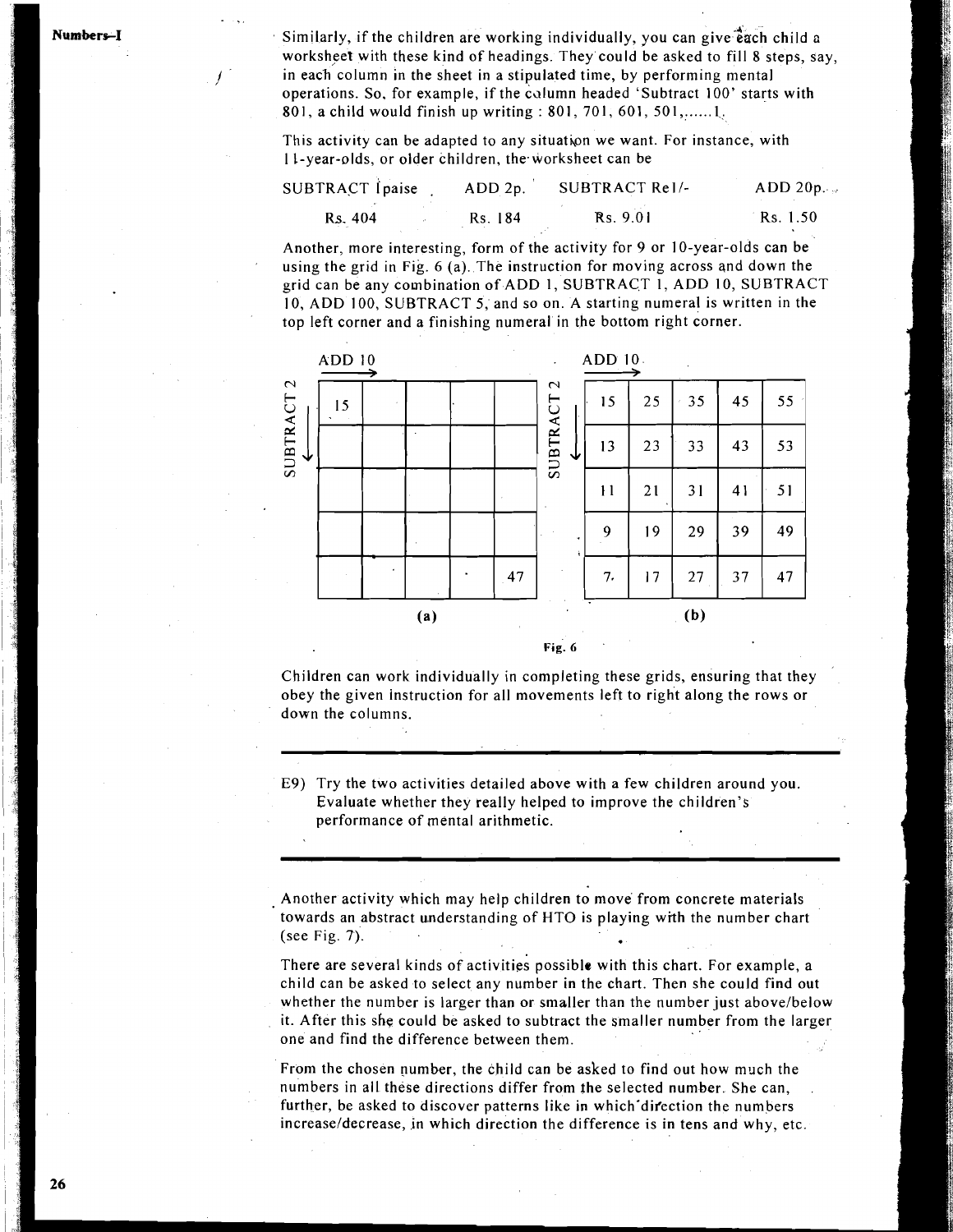| 0  | 1  | $\mathbf{2}$ | 3  | 4   | 5  | 6  | 7  | 8   | $\mathbf{9}$ |
|----|----|--------------|----|-----|----|----|----|-----|--------------|
| 10 | 11 | 12           | 13 | 14  | 15 | 16 | 17 | 18  | 19           |
| 20 | 21 | 22           | 23 | 24  | 25 | 26 | 27 | 28  | 29           |
| 30 | 31 | 32           | 33 | 34  | 35 | 36 | 37 | 38  | 39           |
| 40 | 41 | 42           | 43 | 44  | 45 | 46 | 47 | 48. | 49           |
| 50 | 51 | 52           | 53 | -54 | 55 | 56 | 57 | 58  | 59           |
| 60 | 61 | 62           | 63 | 64  | 65 | 66 | 67 | 68  | 69           |
| 70 | 71 | 72           | 73 | 74  | 75 | 76 | 77 | 78  | 79           |
| 80 | 81 | 82           | 83 | 84  | 85 | 86 | 87 | 88  | 89           |
| 90 | 91 | 92           | 93 | 94  | 95 | 96 | 97 | 98  | 99           |

#### **Fig. 7** : **A 10 X10 number chart**

Can we use this chart to help children understand carry-over and borrowing? Rani's example may help you answer this question.

**9**  *7-year-old Rani, who was working with the number chart, was given the task of*  adding 37 and 26. She first located 37 in the chart, and then wondered what to *do next. To help her, the teacher asked her ifshe could break up 26 into two numbers.* 

" *Yes', 13 and 13* ", *said Rani.* 

*"OK, now break up 13,* " *said the teacher.* 

I *'flOand3".* 

1

k.

*"So* if *13 is I0 plus 3, in the same way what is 26?"* 

*"20 plus 6': she said, after a pause.* 

*"OK, so you have 37, and you want to add 26. So, can you do it by first adding 20, and then adding 6.7", the teacher asked. She agreed.* 

*"So how do you move to a number that is 26 larger than 37?"* 

*She moved downwards by 2 squares, and then to the right by 6. It was while moving rightwards, when she reached the edge and had to move down and*  leftwards to the other edge, that she began to understand the meaning of carry*over In this context. From 57 she went right till she came to 59 and*  then went to 60, situated on the left edge of the next row, and then counted on to 63.

What Rani was really learning was how to split numbers into tens and ones and i add, so as to understand what is involved in carrying-over. This splitting should<br>be introduced to children through groups of objects first, as discussed in<br>Example 4. Gradually they can move towards adding two-digit num be introduced to children through groups of objects first, as discussed in Example 4. Gradually they can move towards adding two-digit numbers,<br>writing them in tens and ones. For example,<br> $34 \rightarrow 3$  tens and 4 ones

3 tens and 4 ones

 $+28$   $\rightarrow$  2 tens and 8 ones

 $=$  5 tens and 12 ones<br> $=$  5 tens and 1 ten and<br> $=$  6 tens and 2 ones = 5 tens and 1 ten and 2 ones

6 tens and 2 ones

= 62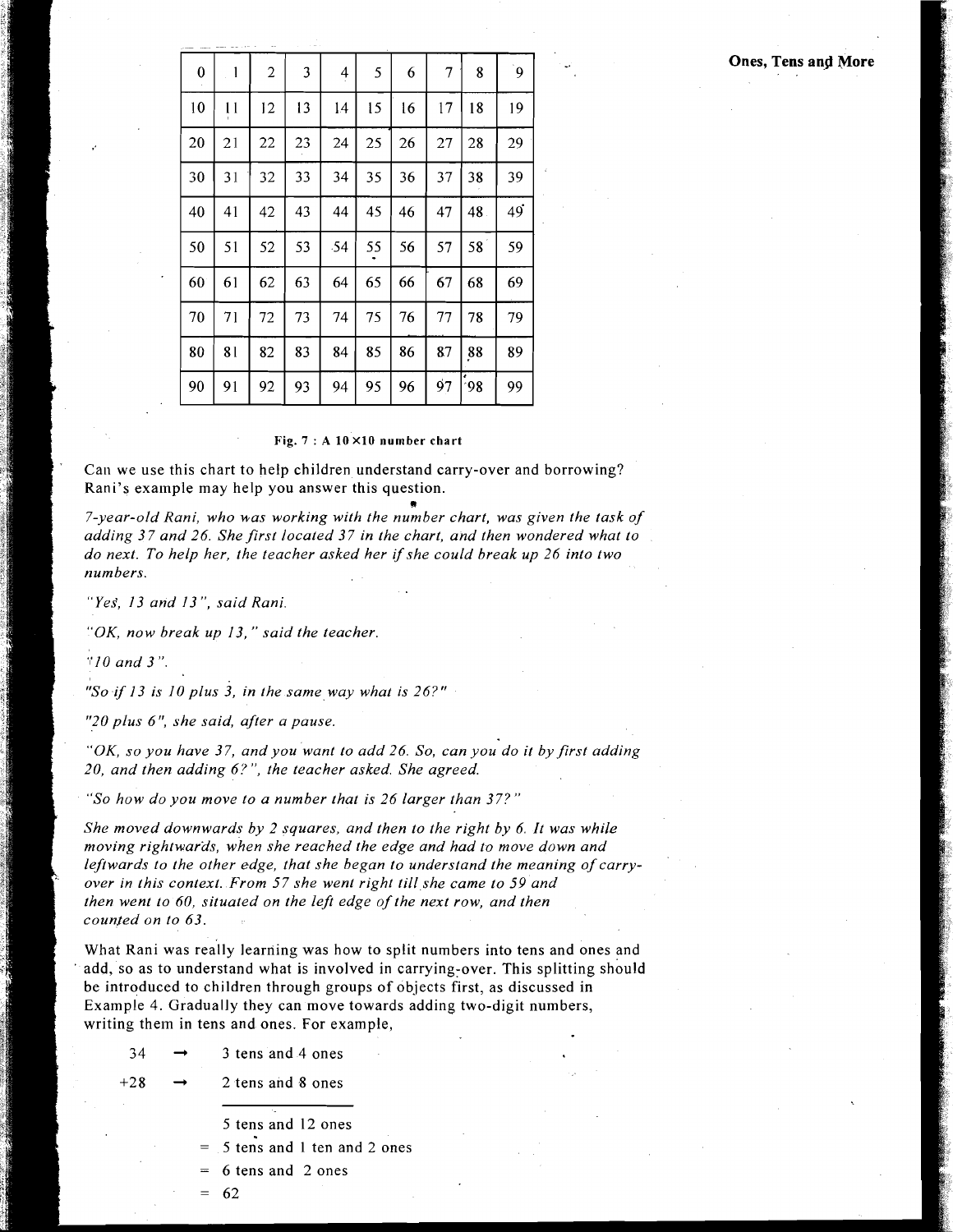**Numbers-1 bum Doing these sums initially in this way helps children see why they carry over** numbers to the next column.

You may like to devise some related activities now.

- EIO) Give an activity using simple equipment, which teachers in a classroom can use to develop the understanding of  $H T O$  While designing it, what points did you keep in mind?
- Ell) Design a game where the winning strategy involves the process of learning H T O.

So far we have been discussing how we can help children understand the concepts involved in the representation of numbers in the decimal system. Some books and people use the term 'place value' in this context. But how many of us realise what this concept really is? In the next section we look at it. **state of the state of the state of the state of the state of the state of the state of the state of the state of the state of the state of the state of the state of the state of the state of the state of the s** 

### **6.4 WHAT IS PLACE VALUE** ?

(This section is only for your consumption, and not meant to be passed on to your learners.)

You may have realised that in the decimal system the numerals are represented briefly by only 10 symbols, which we call digits. The brevity is achieved because of the simple device used as a basis for the symbolic representation, namely, that it depends completely on the place (or position) in which each digit is written in relation to other digits. For example, ten, hundred and thousand are represented by the same digits, but placed in different positions.

This is possible because we assign different values to different places. These values are the place values (or position values). For example, in the decimal system the values associated with the columns going from right to left, are 1 (i.e.; 10 $\degree$ ), 10 (i.e., 10 $\degree$ ), 100 (i.e., 10 $\degree$ ), and so on. Therefore, the place value of 4 in 1420 would be  $4 \times 100$ , i.e., 400.

Can you guess what the place value of 4 in 1420 is, if we are working in the numeral system whose base is 7 and its powers? In this case the values of the places, going from right to left, are 1,  $7^1$ ,  $7^2$ ,  $7^3$ , ......, i.e., 1, 7, 49, 343, and so on. So the place value of 4 would be  $4 \times 7^2$ , i.e., 196 (in the decimal system!).

And, how would we represent ten in the binary system, that is, the numeral system whose base is 2 and its powers ? In this system instead of ones, tens, hundreds, etc., we would have ones, twos, fours, eights, and so on. Since  $10 = (8 \times 1) + 2 = (8 \times 1) + (4 \times 0) + (2 \times 1) + (1 \times 0)$ , its representation would be 1010.

The binary system has gained in importance because it is used in computers. The quinary system (base 5) is used in the Chinese abacus. The duodecimal system (base 12) is used to count things in dozens. The sexagesimal system (base 60) is used to express time or angles (see Fig. 8.).

You may be able to appreciate the utility of 'place value' when you consider other systems of numerals, like the Roman system. The symbolic representation in this is from left-to right, starting with the symbol representing the largest number. As the numbers get larger and larger, their representation becomes more and more cumbersome. For example, the Roman numeral for the number 337 is C C C X X X **VII.** 

 he numerals formed by using the base 10 system (the decimal system) are called Hindu-Arabic numerals. This, and other interesting bits of information,

**Children of elementary school are not likely lo understand** *the*  **gcneral concept of 'place value'**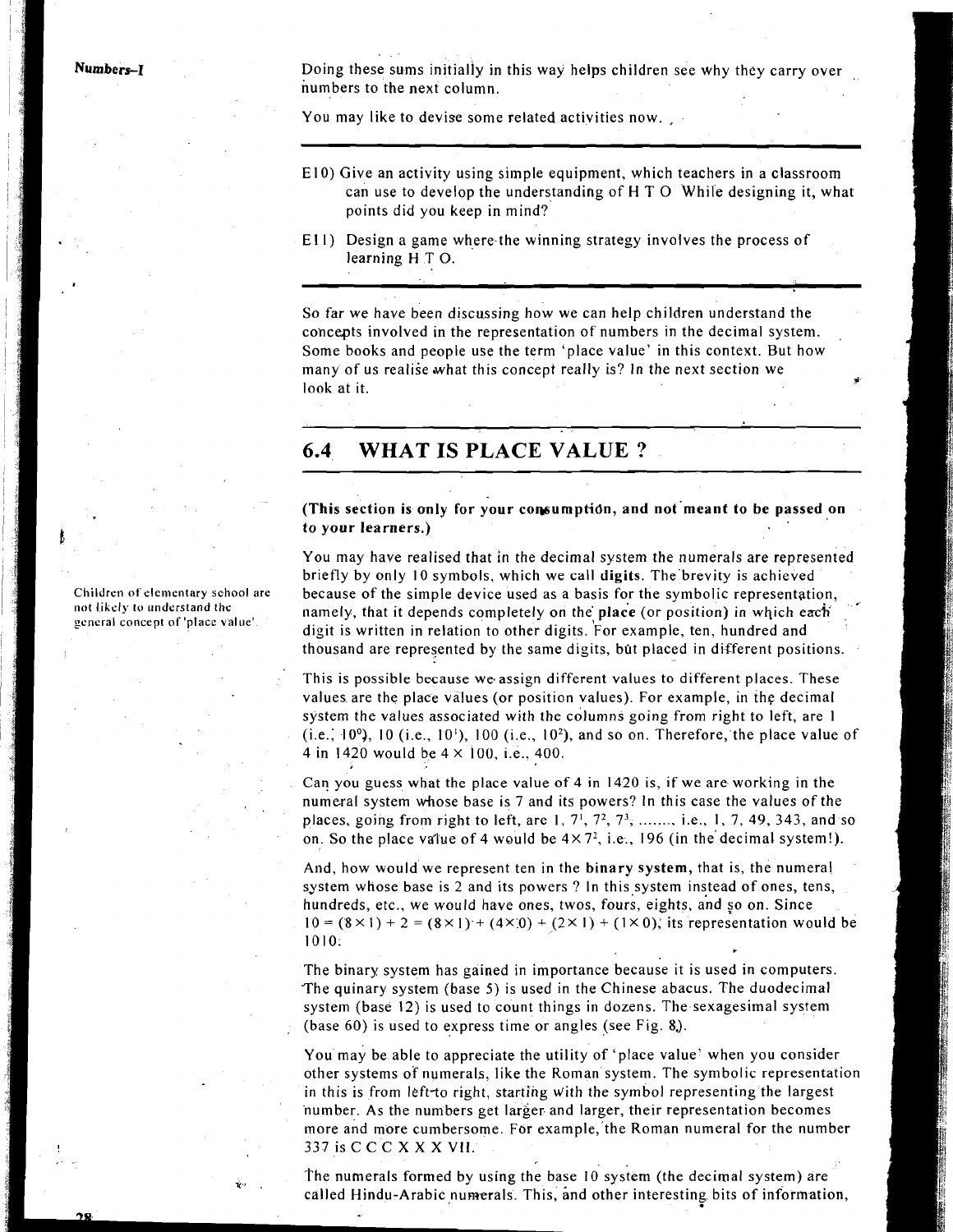

Fig. 8: (a) Portion of abacus, showing  $0 \times 125 + 1 \times 25 + 3 \times 5 + 2 \times 1 = 42$ , (b) clocks make use of base 60, (c) protractor.

can be found in "Mathematics and Mathematicians (Vol. 1 and 2 )" by Dedron and Itard, which is available at your study centre.

Now for an exercise which may help to familiarise you with other number systems.

E12) What are the representations of the numbers 5, 16, 25 and 32 in the binary and the quinary systems, and why.?

With this discussion on place value, we come to the end of this unit. We shall return to some of the problems discussed in it in the next two units. But, for now Let us take a quick look at what we have covered here.

#### **SUMMARY**  $6.5<sup>1</sup>$

In this unit we have discussed some problems faced by children that are related to their not being able to grasp the concept of ones/tens/...... In particular, we have

- looked at activities of grouping that can help them develop an  $1)$ understanding of the concept.
- considered activities in which children need to deal with numerals in  $2)$ which at least one digit is zero.
- considered examples of problems that show up when children are tackling  $3)$ operations of arithmetic.
- 4) discussed some methods that can help children overcome the problems in  $(3)$ .
- explained what 'place' and 'place value' mean, in general. 5) This explanation is for you, the teacher. Please do not expect your learners to understand it till a much later stage, maybe in Class 8 or 9.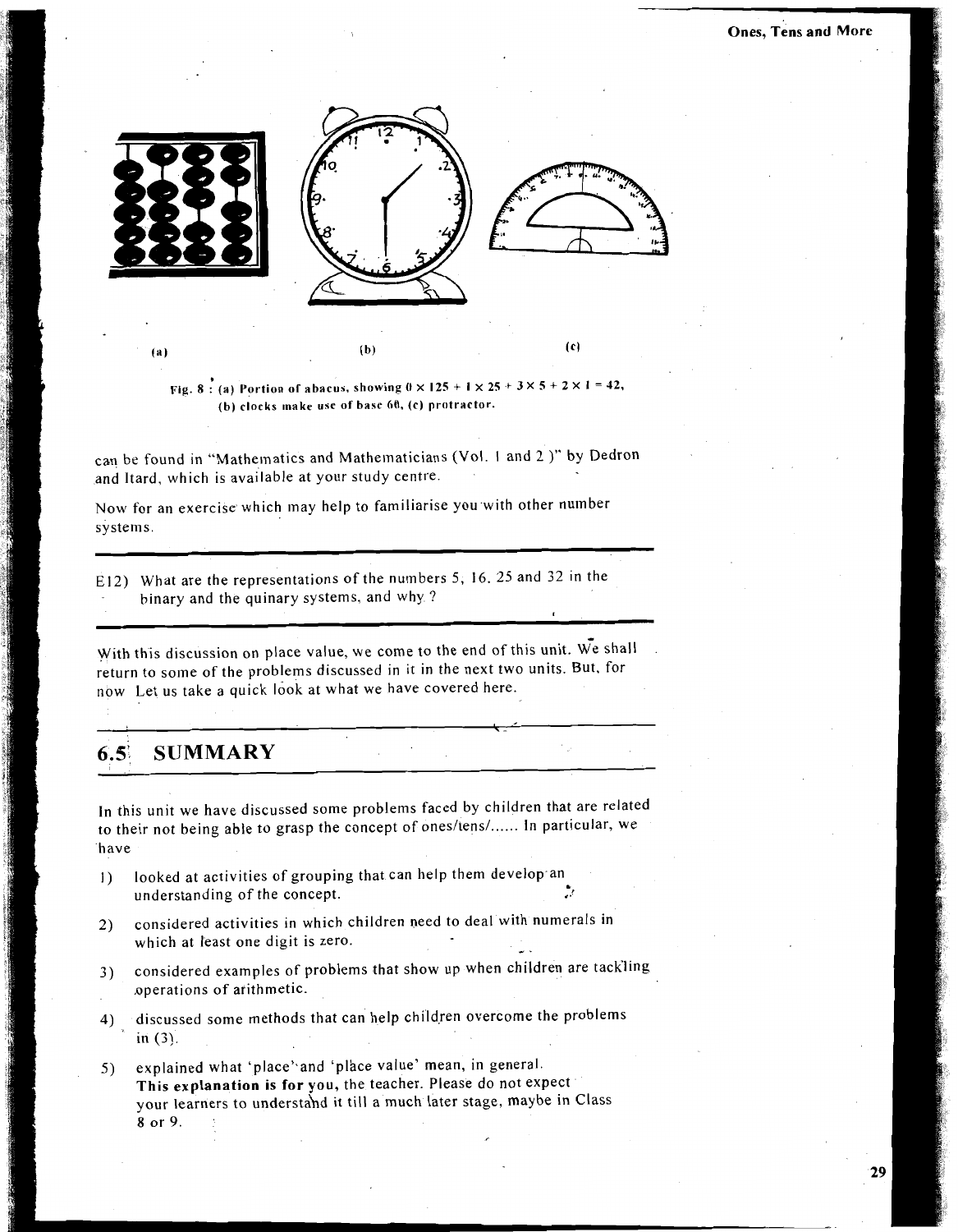**Num b'e rs-1** 

### **6.6 COMMENTS ON EXERCISES**

- El) She needs to practise activities like the ones suggested in Example 2.
- E2) In Example 1, the children were made to learn the numerals by rote, and without understanding. They were just given fixed rules to be followed. So, this method has all the negative points associated with 'blindly following a rule'. In Example 2, the teacher is encouraging the student to use concrete things to'learn the concepts and is attempting to allow the child to develop the concept at her own pace via a route that she would find interesting and understandable.

Compare these two methods and point out the kind of gaps likely to be left in the child's understanding after these methods have been applied. Also point out how the gaps can be filled.

E3) a) A friend of mine, an earnest teacher, effusively told me the following game he had thought of :

> Divide the children into small groups and give each group two dice each. In each group the children should play turn by turn. Each child has to construct the largest number he/she can, by using the number appearing on one dice as the 'tens' digit and the other as 'ones'. Whichever child makes the largest number wins.

> One of my colleagues sitting with me got very excited and said we could extend this practice in many different ways. The teacher and I said, "How?"

She said, "First of all, instead of using dice, I could make a thin tin or cardboard disc with numbers from 0 to 9. Make a pointer from a cardboard or plastic strip by cutting it in the shape of an arrow, whose length is the radius of the disc (see Fig. 9). Then make a hole through the centre of the disc, and put a stick or nail through it and Fig. 9 **the blunt end of the arrow.** The arrow is hit hard with the finger and rotated. The number nearest to the place where the arrow points when it stops is noted. The child rotates the disc twice in each turn and has to make the largest number with the two digits she gets. (You can allow children as many options as they are familiar with to construct the numbers including multiplication, addition, etc., apart from tens and ones. The exercise could also be altered to have them construct the smallest number.  $)$ 

> If one does not have dice or a disc, the game can be.played by the teacher giving 5 pairs of numbers to the groups. For each pair, the learners have to make the biggest number possible, or from the two pairs get the highest sum or lowest difference or even the highest difference.

- b) Compare your activity with mine in terms of the nature of materials used, complication in instructions, actual practice, level of enjoyment, thinking and feedback available to each child, etc.
- E4) The group activity could be with all the children treated as one group, or in smaller groups of 5 or 10 each. Note that a **group activity is an activity that the children do together.** It is not an acti%ity that is given to the entire class which each child does in her own notebook in her own way. You could think of blackboard games, in which the whole class can be involved. Or, the class could be divided into groups of 5 each, some doing the card and pebbles activity and some doing the one with beads, and so on.

**E5)** While making the paper, include problems that are simple and those that are less simple. Make a table of the number of correct and incorrect



30